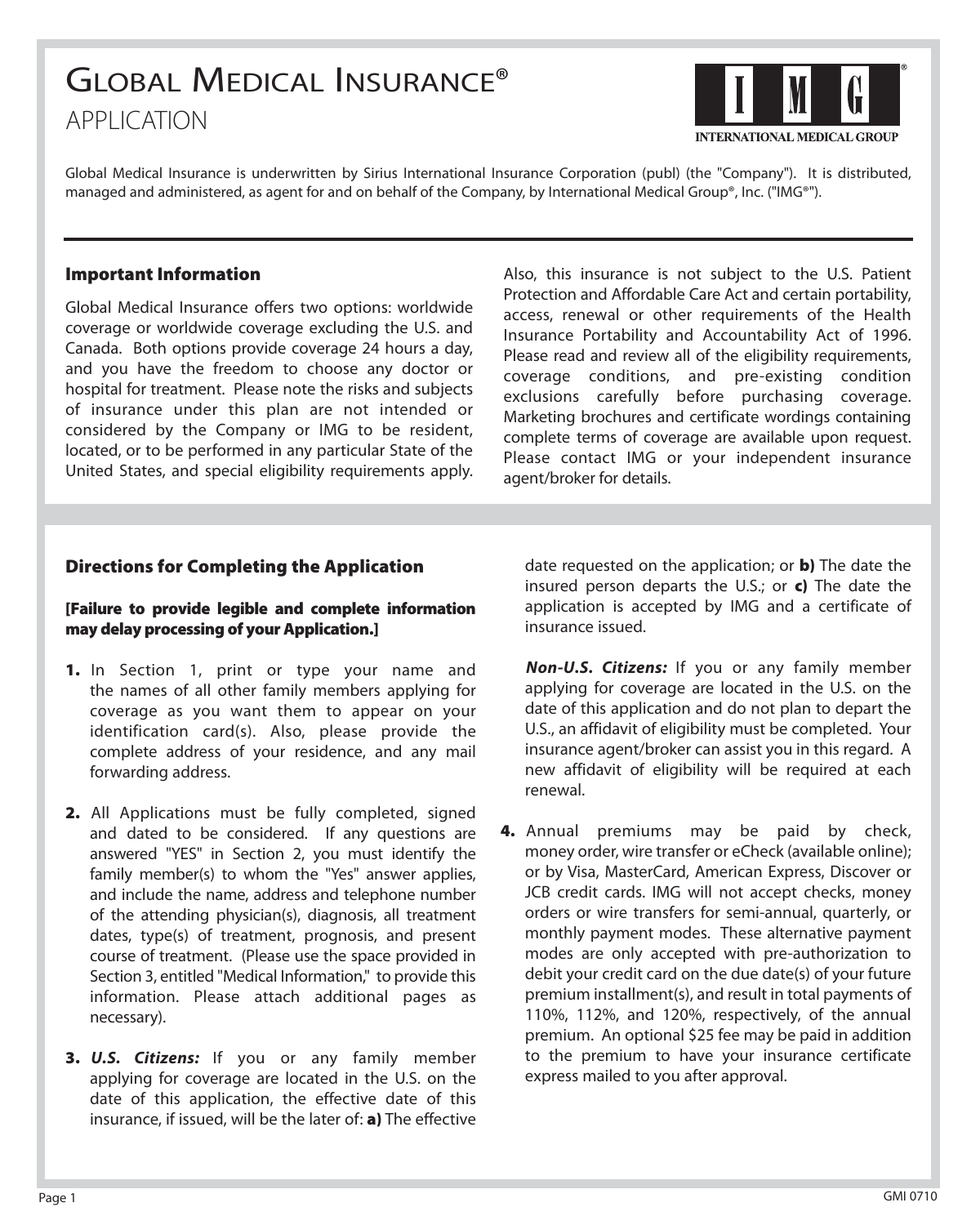|  |  |  | SECTION 1. Please complete for all Family Members applying for coverage |  |
|--|--|--|-------------------------------------------------------------------------|--|
|--|--|--|-------------------------------------------------------------------------|--|

| <b>NAME</b><br>Please print your name below          | <b>HEIGHT</b> | <b>WEIGHT</b> | <b>DATE OF</b><br><b>BIRTH</b><br>mo./day/yr. | <b>COUNTRY OF</b><br><b>CITIZENSHIP</b> | <b>GOVERNMENT</b><br><b>ISSUED</b><br><b>ID NUMBER</b> |
|------------------------------------------------------|---------------|---------------|-----------------------------------------------|-----------------------------------------|--------------------------------------------------------|
| A. APPLICANT (LAST, FIRST, MIDDLE)                   |               |               |                                               |                                         |                                                        |
| $\Box$ MALE $\Box$ FEMALE                            |               |               |                                               |                                         |                                                        |
| <b>B.</b> SPOUSE (LAST, FIRST, MIDDLE)               |               |               |                                               |                                         |                                                        |
| $\Box$ MALE $\Box$ FEMALE                            |               |               |                                               |                                         |                                                        |
| C. FIRST CHILD (BELOW AGE 19 - LAST, FIRST, MIDDLE)  |               |               |                                               |                                         |                                                        |
| $\Box$ MALE $\Box$ FEMALE                            |               |               |                                               |                                         |                                                        |
| D. SECOND CHILD (BELOW AGE 19 - LAST, FIRST, MIDDLE) |               |               |                                               |                                         |                                                        |
| $\Box$ MALE $\Box$ FEMALE                            |               |               |                                               |                                         |                                                        |
| E. THIRD CHILD (BELOW AGE 19 - LAST, FIRST, MIDDLE)  |               |               |                                               |                                         |                                                        |
| $\Box$ MALE $\Box$ FEMALE                            |               |               |                                               |                                         |                                                        |

| <b>RESIDENCE ADDRESS</b>                                                                                                                                        |                                                                                                                                                                                                                     |
|-----------------------------------------------------------------------------------------------------------------------------------------------------------------|---------------------------------------------------------------------------------------------------------------------------------------------------------------------------------------------------------------------|
| <b>STREET ADDRESS</b>                                                                                                                                           |                                                                                                                                                                                                                     |
| <b>CITY</b>                                                                                                                                                     | STATE, COUNTRY, POSTAL CODE                                                                                                                                                                                         |
| <b>TELEPHONE</b>                                                                                                                                                | <b>FAX</b>                                                                                                                                                                                                          |
| <b>EMAIL</b>                                                                                                                                                    |                                                                                                                                                                                                                     |
| IS YOUR EXPECTED LENGTH OF RESIDENCE OUTSIDE THE U.S. AT LEAST 6 OF THE NEXT 12 MONTHS? $\Box$ YES $\Box$ NO                                                    |                                                                                                                                                                                                                     |
| U.S. CITIZENS - DATE YOU DID (OR WILL) DEPART FROM THE U.S.<br>(mod/yr.)                                                                                        | NON-U.S. CITIZENS - IF YOUR RESIDENCE ADDRESS IS IN<br>THE U.S. AND YOU ANSWERED "NO" TO THE QUESTION ABOVE, OR THE<br><b>RESIDENCE ADDRESS IS NOT COMPLETED, AN</b><br>AFFIDAVIT OF ELIGIBILITY MUST BE COMPLETED. |
| <b>MAIL FORWARDING ADDRESS</b>                                                                                                                                  |                                                                                                                                                                                                                     |
| <b>STREET ADDRESS</b>                                                                                                                                           |                                                                                                                                                                                                                     |
| <b>CITY</b>                                                                                                                                                     | STATE, COUNTRY, POSTAL CODE                                                                                                                                                                                         |
| <b>TELEPHONE</b>                                                                                                                                                | <b>FAX</b>                                                                                                                                                                                                          |
| <b>EMAIL</b>                                                                                                                                                    |                                                                                                                                                                                                                     |
| IF EITHER ADDRESS ABOVE IS IN FLORIDA, IS THE APPLICANT CURRENTLY LOCATED IN FLORIDA?<br>(DETERMINES APPLICABLE SURPLUS LINES TAX AND WILL NOT AFFECT COVERAGE) | $\Box$ YES<br>$\square$ NO                                                                                                                                                                                          |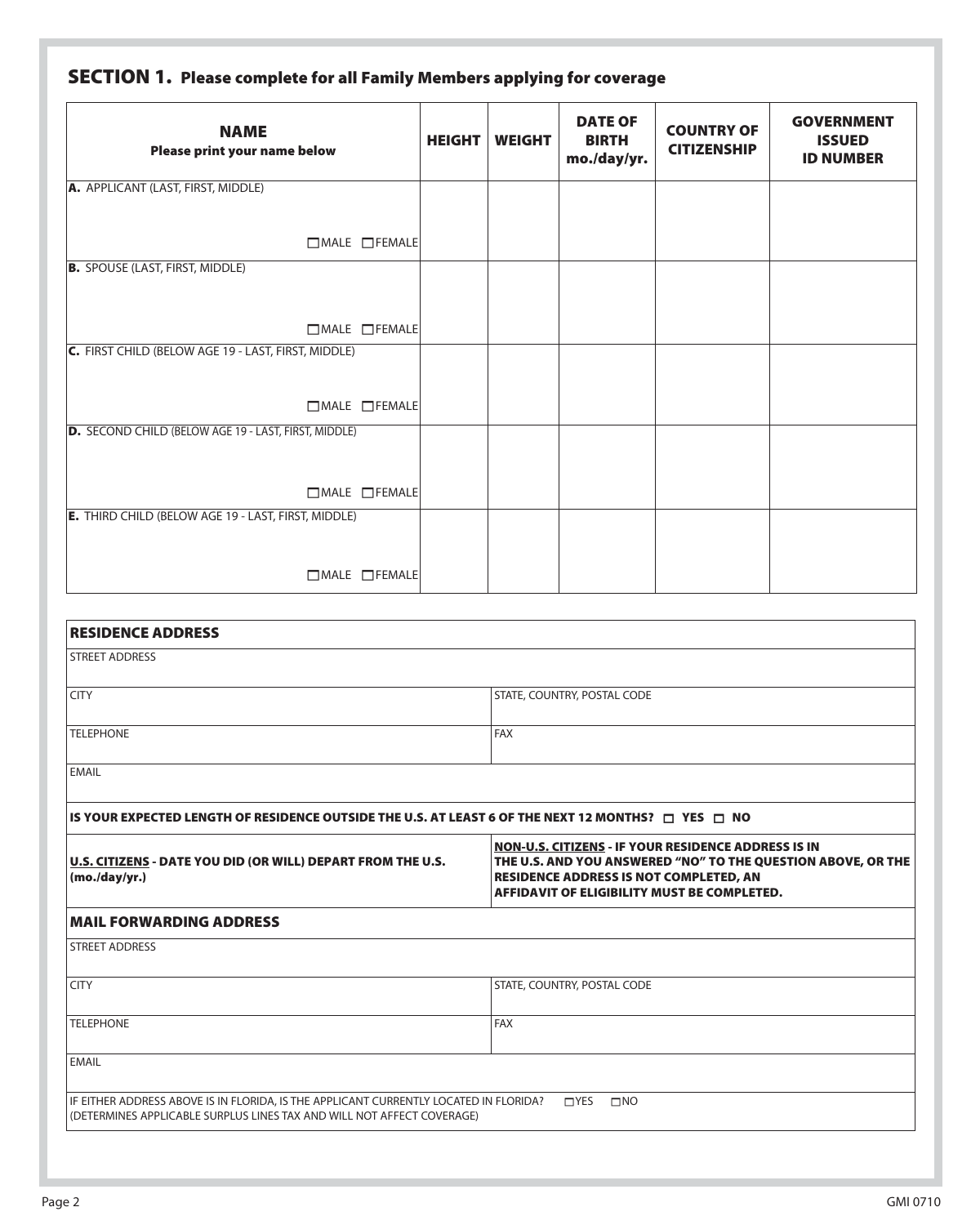#### **SECTION 2. Please answer all questions for the Applicant and for each Family Member applying for coverage**

|     |                                                                                                                                                                                                                                                                                                                                                                                                                                      | IF YES, SHOW FAMILY MEMBER USING<br><b>LETTERS FROM SECTION 1</b> |  |
|-----|--------------------------------------------------------------------------------------------------------------------------------------------------------------------------------------------------------------------------------------------------------------------------------------------------------------------------------------------------------------------------------------------------------------------------------------|-------------------------------------------------------------------|--|
| 11. | Are you or any other applicant currently disabled or unable to perform normal activities?                                                                                                                                                                                                                                                                                                                                            | $\Box$ YES $\Box$ NO                                              |  |
| 12. | Are you or any other applicant presently hospitalized, or scheduled for or in need of hospitalization or<br>surgery?                                                                                                                                                                                                                                                                                                                 | $\Box$ YES $\Box$ NO                                              |  |
| 13. | Have you or any other applicant ever tested positive for, been diagnosed with, or been treated for Acquired<br>Immune Deficiency Syndrome (AIDS), AIDS Related Complex (ARC), Lymphadenopathy Syndrome, Human<br>Immunodeficiency Virus (HIV) or any other Immune System Disorder?                                                                                                                                                   | $\sqcap$ YES $\sqcap$ NO                                          |  |
| 14. | Have you or any other applicant ever had, been recommended to have, or are you currently on a waiting list<br>for any organ transplant (other than corneal)?                                                                                                                                                                                                                                                                         | $\Box$ YES $\Box$ NO                                              |  |
| 5.  | Do you participate in professional sports?                                                                                                                                                                                                                                                                                                                                                                                           | $\Box$ YES $\Box$ NO                                              |  |
|     | If any individual answered YES to any of the above five questions, he or she does not qualify for this insurance. Thank you for your interest.                                                                                                                                                                                                                                                                                       |                                                                   |  |
| 16. | Have you or any other applicant been diagnosed with or treated for any type of cancer or pre-cancerous<br>condition during the past five (5) years? If yes, please explain in Section 3.                                                                                                                                                                                                                                             | $\Box$ YES $\Box$ NO                                              |  |
|     | 7. If a non-U.S. citizen, do you or any other applicant have a U.S. visa? If yes, please complete the following:<br><b>a.</b> Type of visa ___________________ <b>b.</b> Issue date ____________________________                                                                                                                                                                                                                     | $\sqcap$ YES $\sqcap$ NO                                          |  |
|     | 8. If a non-U.S. citizen, have you or any other applicant resided continuously in the U.S. for the last five (5) years?                                                                                                                                                                                                                                                                                                              | $\Box$ YES $\Box$ NO                                              |  |
| 19. | Are you or any other applicant currently pregnant? If yes, please provide due date:                                                                                                                                                                                                                                                                                                                                                  | $\Box$ YES $\Box$ NO                                              |  |
|     | If any individual answered YES to any of the above four questions, he or she may not qualify for this insurance.                                                                                                                                                                                                                                                                                                                     |                                                                   |  |
|     |                                                                                                                                                                                                                                                                                                                                                                                                                                      |                                                                   |  |
|     | Questions 10 - 31, below must be answered for the applicant and every family member included on this Application. For any question<br>answered "YES," please identify the family member to whom the answer applies (use the letter that corresponds to the family member from<br>Castlery 9), and monitor complete details of the medicin condition of form in the cases monitorial in Castlery 3 of this Amplication, including the |                                                                   |  |

**Section 1), and provide complete details of the medical condition at issue in the space provided in Section 3 of this Application, including the name, address and telephone number of all attending physician(s), diagnoses, all treatment dates, type(s) of treatment, prognosis, and present course of treatment. IMG and the Company reserve the right to request additional medical information.**

**Have you or any family member applying for coverage EVER experienced manifestation or symptoms of, suffered from, sought consultation, examination, testing or been treated for, or been diagnosed with, any disease, condition, illness, medical problem, disorder, sickness or other problem arising from, involving, or relating to any of the following:** 

| 10. Heart, cardiac, cardiovascular and/or circulatory, including, but not limited to: congestive heart failure, heart<br>attack, angina, chest pain, arteriosclerosis, atherosclerosis, elevated blood pressure, hypertension, swelling<br>of feet/ankles, thrombosis, phlebitis, rheumatic fever, or heart murmur? If yes, in addition to Section 3,<br>please complete the following: a) Date of most recent blood pressure reading?<br><b>b</b> ) Most recent blood pressure reading: _______ AS/______ DS<br>c) Medications taken (Types and Dosage) $\blacksquare$ | $\Box$ YES $\Box$ NO |  |
|-------------------------------------------------------------------------------------------------------------------------------------------------------------------------------------------------------------------------------------------------------------------------------------------------------------------------------------------------------------------------------------------------------------------------------------------------------------------------------------------------------------------------------------------------------------------------|----------------------|--|
| 11. Blood, blood vessels, spleen, arteries, veins or disorders of the blood, including, but not limited to: anemia,<br>hemophilia, leukemia, hepatitis, lymph glands, or high cholesterol?                                                                                                                                                                                                                                                                                                                                                                              | $\Box$ YES $\Box$ NO |  |
| 12. Diabetes, hyperglycemia or hypoglycemia? If yes to diabetes, in addition to Section 3, please complete the<br>following: <b>a</b> ) Diabetic Type: I______ or II _____ <b>b</b> ) Date diagnosed: _____________<br>c) Controlled by diet only? Yes No<br>$f$ ) Results of HbA1c Test $(1 - 10)$                                                                                                                                                                                                                                                                     | $\Box$ YES $\Box$ NO |  |
| 13. Asthma or allergies? If yes, in addition to Section 3, please specify which one and complete the following:<br>a) Date diagnosed:<br><b>b)</b> Has hospitalization or emergency room treatment been required?<br>e) Frequency of attacks: example and a series of the series of the series of the series of the series of the series of the series of the series of the series of the series of the series of the series of the series of the s                                                                                                                     | $\Box$ YES $\Box$ NO |  |
| 14. Cancer, tumor, cyst, polyp, melanoma, Kaposi's sarcoma, cell disorder, shingles, lump, calcification, or growth<br>of any kind?                                                                                                                                                                                                                                                                                                                                                                                                                                     | $\Box$ YES $\Box$ NO |  |
| 15. Liver, Pancreas, Gall Bladder or endocrine disorders including, but not limited to: pituitary, thyroid or<br>metabolic disorders, or obesity?                                                                                                                                                                                                                                                                                                                                                                                                                       | $\Box$ YES $\Box$ NO |  |
| 16. Kidney, urinary tract functions, kidney or bladder stones or infections?                                                                                                                                                                                                                                                                                                                                                                                                                                                                                            | $\Box$ YES $\Box$ NO |  |
| 17. Respiratory system including, but not limited to: tuberculosis, lung disorders, emphysema, chronic cough,<br>bronchitis, bronchial asthma, pleurisy pneumonia?                                                                                                                                                                                                                                                                                                                                                                                                      | $\Box$ YES $\Box$ NO |  |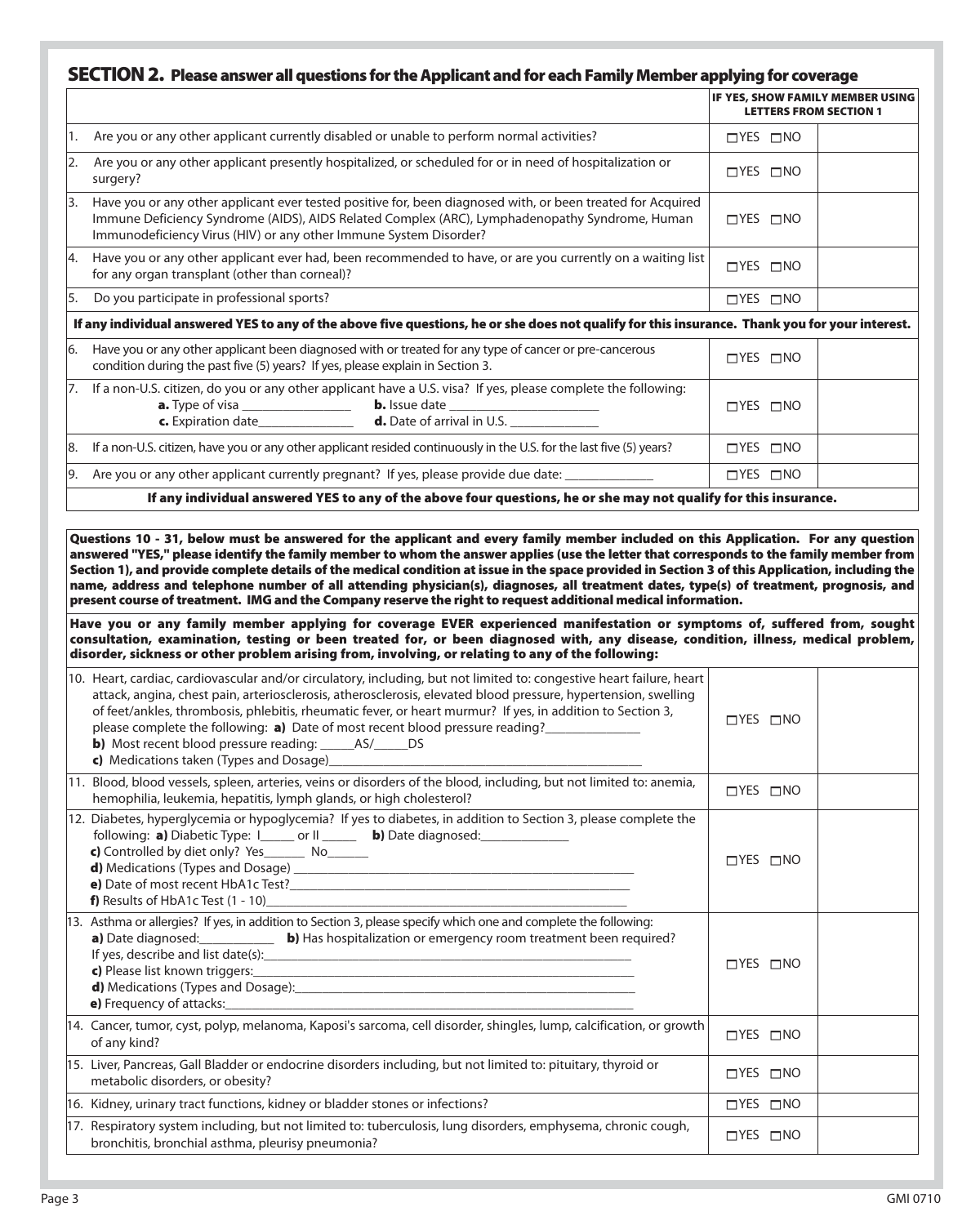## **SECTION 2. (continued)**

|                                                                                                                                                                                                                                                                                                                                                                   | IF YES, SHOW FAMILY MEMBER USING<br><b>LETTERS FROM SECTION 1</b> |
|-------------------------------------------------------------------------------------------------------------------------------------------------------------------------------------------------------------------------------------------------------------------------------------------------------------------------------------------------------------------|-------------------------------------------------------------------|
| 18. Mental and nervous system disorders including, but not limited to: psychosis, mental or behavioral<br>disorders, chemical or drug abuse or dependency, alcoholism, psychiatric counseling and/or support<br>groups, depression, anxiety, chronic fatique, or eating or sleeping disorders?                                                                    | $\Box$ YES $\Box$ NO                                              |
| 19. Neurological disorders, including but not limited to: multiple sclerosis (MS), muscular dystrophy, Lou<br>Gehrig's disease (ALS), Parkinson's disease, paralysis, epilepsy, convulsions, seizures, migraines, chronic<br>headaches, stroke, or transient cerebral ischemic attacks?                                                                           | $\Box$ YES $\Box$ NO                                              |
| 20. Muscular, skeletal, spine, bone, or joint, including but not limited to: scoliosis, disc disease or disorder,<br>vertebrae, degeneration, or any other back or neck condition, rheumatism, arthritis, gout, tendonitis,<br>osteoporosis or inflammation?                                                                                                      | $\Box$ YES $\Box$ NO                                              |
| 21. For female applicants, miscarriage, complicated pregnancy or delivery, or infertility consultation, advice,<br>diagnosis or treatment?                                                                                                                                                                                                                        | $\Box$ YES $\Box$ NO                                              |
| 22. Congenital, genetic, hereditary or other birth condition or defect including, but not limited to: mental<br>retardation, Down Syndrome, or other chromosome disorder, physical disorder, deformity or defect?                                                                                                                                                 | $\Box$ YES $\Box$ NO                                              |
| [23. Digestive system, stomach, or intestines, including, but not limited to: esophageal regurgitation, gastritis,<br>ulcers, colon, or rectum disorders?                                                                                                                                                                                                         | $\Box$ YES $\Box$ NO                                              |
| 24. Reproductive systems, including but not limited to: prostate or elevated PSA level, vaginal bleeding,<br>fibroids, nodules or breast cysts, fallopian tubes, ovaries or uterus?                                                                                                                                                                               | $\Box$ YES $\Box$ NO                                              |
| 25. Eyes, ears, nose, mouth, throat or jaw, including, but not limited to: cataracts, glaucoma, nasal septum<br>deviation, chronic sinusitis, or TMJ?                                                                                                                                                                                                             | $\Box$ YES $\Box$ NO                                              |
| 26. Any other disease, medical problem, illness, injury or condition of any kind not listed?                                                                                                                                                                                                                                                                      | $\Box$ YES $\Box$ NO                                              |
| 27. Do you or any family member applying for coverage currently use or during the past five years have you<br>used tobacco in any form?                                                                                                                                                                                                                           | $\Box$ YES $\Box$ NO                                              |
| 28. Have you or any family member applying for coverage ever applied for or purchased insurance through<br>IMG? (If yes, please provide certificate number, if any, and details.)                                                                                                                                                                                 | □YES □NO                                                          |
| 29. During the last twelve (12) months, have you or any family member applying for coverage experienced<br>manifestation or symptoms of, been diagnosed with, or received any consultation, examination, testing or<br>treatment (including medications) for, any medical, health, mental, physical or nervous condition? If yes,<br>please explain in Section 3. | $\Box$ YES $\Box$ NO                                              |
| 30. Have you or any family member applying for coverage ever been rejected, cancelled, rated or declined for<br>coverage under any health, life or disability insurance policy? If yes, please explain in Section 3.                                                                                                                                              | $\Box$ YES $\Box$ NO                                              |
| 31. During the last twelve (12) months, have you or any family member applying for coverage been covered<br>under any health or medical insurance plan? If yes, please state the name and location of the insurance<br>company, the policy/plan number, and the applicable dates of coverage.                                                                     | $\Box$ YES $\Box$ NO                                              |

#### **SECTION 2a. Please list all prescribed and over the counter medications, and any surgeries for the Applicant and for each Family Member for whom it applies (use the corresponding letter(s) from Section 1). Please attach additional pages as necessary.**

| Family Member<br> use letters from<br>Section 1) | <b>Medications and Dosages</b> | <b>Surgeries</b> | <b>Date(s) of Treatment</b> |
|--------------------------------------------------|--------------------------------|------------------|-----------------------------|
|                                                  |                                |                  |                             |
|                                                  |                                |                  |                             |
|                                                  |                                |                  |                             |
|                                                  |                                |                  |                             |

| Family Practitioner's Details - The following information must be completed |                  |  |
|-----------------------------------------------------------------------------|------------------|--|
| Doctor's Name:                                                              | Telephone:       |  |
| Address:                                                                    |                  |  |
| Country:                                                                    | Postal/Zip Code: |  |
| Date Last Seen:                                                             | Reason:          |  |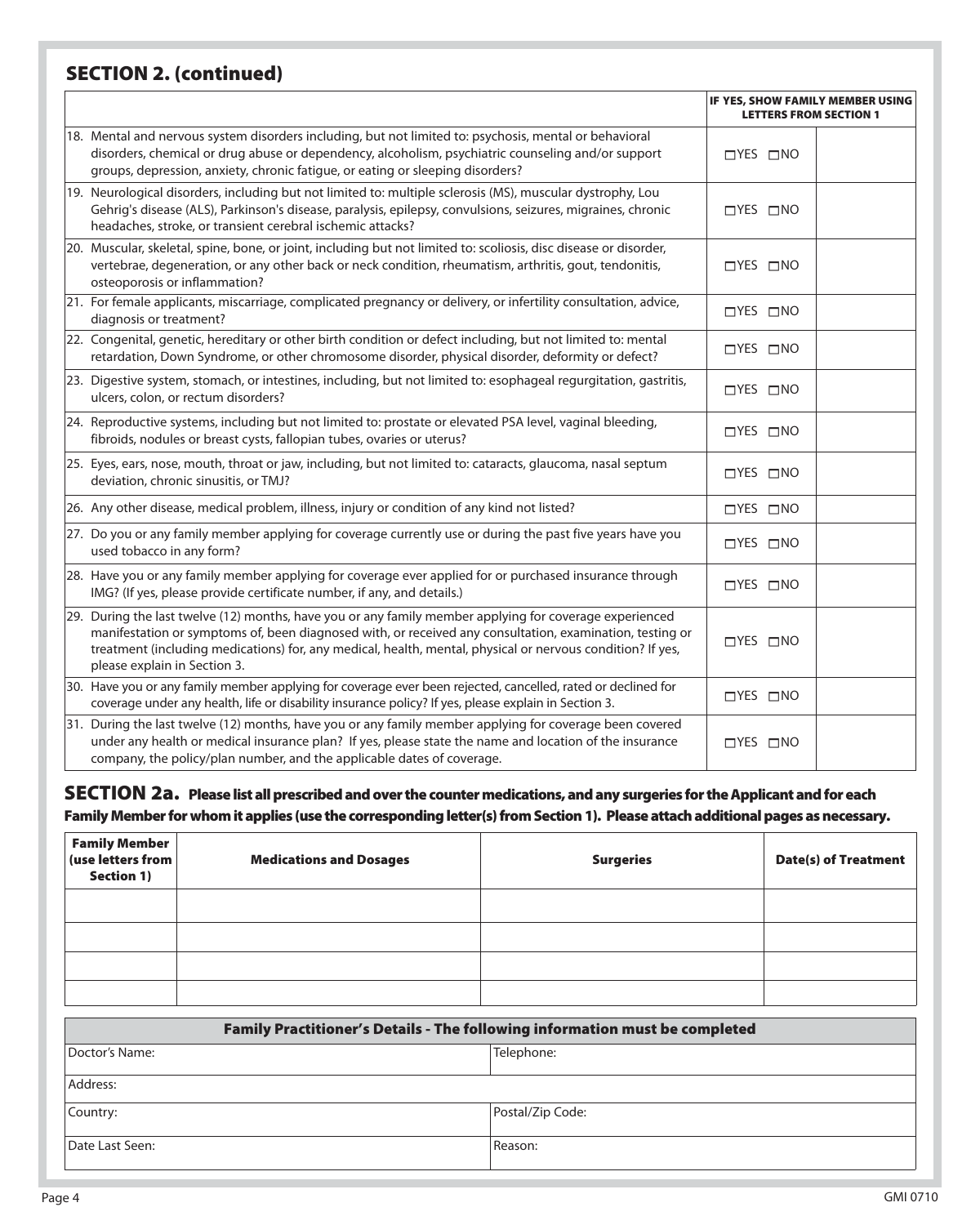#### **SECTION 3. Medical Information/Prior Insurance**

For any question answered "YES" in Section 2, please identify each Family Member for whom the answer applies (using the corresponding letter(s) from Section 1), and provide complete details of the medical condition at issue, including the name, address and telephone number of the attending physician(s), hospital(s), clinic(s) and all other health care providers involved, diagnosis, all treatment dates, type(s) of treatment, prognosis, and present course of treatment. *Please attach additional pages as necessary.* IMG and the Company reserve the right to request additional medical information prior to acceptance of Application.

| <b>Family Member</b><br>(use letters from<br>Section 1) | <b>Condition(s)/Diagnosis, Prognosis,</b><br><b>Past and Present Course of Treatment(s)</b>                                                                                                                    | <b>Physician/Hospital/Clinic/Health Care</b><br><b>Provider Name(s), Address &amp; Telephone</b> | <b>Date(s) of Treatment</b> |  |  |
|---------------------------------------------------------|----------------------------------------------------------------------------------------------------------------------------------------------------------------------------------------------------------------|--------------------------------------------------------------------------------------------------|-----------------------------|--|--|
|                                                         |                                                                                                                                                                                                                |                                                                                                  |                             |  |  |
|                                                         |                                                                                                                                                                                                                |                                                                                                  |                             |  |  |
|                                                         |                                                                                                                                                                                                                |                                                                                                  |                             |  |  |
|                                                         |                                                                                                                                                                                                                |                                                                                                  |                             |  |  |
|                                                         | lf any family member applying for coverage has ever been rejected, cancelled, rated or declined for coverage under any health, life or<br>disability insurance policy (see Question 30), please explain below. |                                                                                                  |                             |  |  |

**SUBSCRIPTION** I (we) hereby apply to the Global Medical Services Group Insurance Trust, c/o MutualWealth Management Group, Carmel, IN, or its successor, for Global Medical Insurance® as offered by the Company on the date of its receipt hereof. I (we) understand and agree that: (i) no coverage will be effective until this Application has been duly accepted in writing by the Company, (ii) no modification or waiver relating to this Application or the coverage applied for will be binding upon the Company or IMG unless approved in writing by an officer of the Company or IMG, (iii) IMG and the Company will rely on the accuracy and completeness of the information provided herein, (iv) any misrepresentation or omission contained herein will void the insurance certificate, and any and all claims and benefits thereunder will be forfeited and waived, (v) by submission of this Application and/or any future claim for benefits I (we) purposefully initiate and take advantage of the privilege of conducting business with the Company in Indiana, through IMG as its selected agent and administrator, and invoke the benefits and protections of its laws, and (vi) the contract of insurance represented by the Master Policy and evidenced by the Certificate of insurance shall be deemed issued and made in Indianapolis, IN, and sole and exclusive jurisdiction and venue for any court action or administrative proceeding relating to this insurance shall be in Marion County, Indiana, for which applicant(s) hereby consent(s). I (we) agree to use Indiana law for all rights and claims arising under this insurance.

**ACKNOWLEDGEMENT** I (we) understand and agree that: (i) marketing brochures and certificate wordings are available prior to application upon request, (ii) the insurance agent, broker, website, or other producer, if any, involved with respect to the solicitation of this application is acting solely as my legal agent and representative and is representing my personal interests, and that such person has no authority to bind or speak for, and is not acting as the legal agent or representative of, the Company or IMG, (iii) any injury, illness, sickness, disease, or other physical, medical, mental or nervous condition, disorder or ailment that, with reasonable medical certainty, existed on or at any time prior to the effective date of coverage, including any subsequent, chronic or recurring complications or consequences related thereto or arising therefrom, whether or not previously manifested or symptomatic, diagnosed or treated prior to the effective date or disclosed herein (a "pre-existing condition"), and on certain plan options, will be excluded from coverage for two years from the effective date, and thereafter will be limited to \$50,000 lifetime per person, with a maximum of \$5,000 per

person per annual coverage period, (iv) the subjects of insurance applied for are not intended or considered by the applicant(s), the Company or IMG to be resident, located, or to be performed in any particular state of the United States, and (v) the Company, as carrier and underwriter of the plan, is solely liable for the coverages and benefits to be provided thereunder, and IMG acts solely as agent for the Company and has no direct or independent liability under the Master Policy or any Certificate of insurance.

**CERTIFICATION** I (we) hereby certify, represent and warrant to IMG and the Company that: (i) I (we) have read the questions contained in this Application or they have been read to me (us), and I (we) understand them, (ii) my (our) responses to the questions are true, accurate and complete in all respects as of the date hereof, and that I (we) will supplement such responses prior to the requested effective date in the event of any change or addition thereto, (iii) I am (we are) currently in good health and, except for the conditions and other information disclosed herein, I (we) have not been diagnosed with, sought consultation or been treated for, and have not experienced manifestation or symptoms of and do not suffer from any pre-existing condition which I (we) foresee may require treatment in the future or for which I (we) intend to claim under this insurance, and (iv) if this Application is signed as guardian or proxy of the applicant, the signer warrants their authority and capacity to so act and bind the applicant. By acceptance of coverage and/or submission of any claim for benefits, the applicant ratifies the authority of the signer to so act and bind the applicant.

**MEDICAL RELEASE** I (we) authorize any doctor, practitioner of the healing arts, hospital, clinic, health care related facility, pharmacy, government agency, insurance agency, insurance company, group policyholder, employee or benefit plan administrator having information as to my (our) care, advice, treatment, diagnosis or prognosis of any physical or mental condition, and/or employment status, to provide such information to IMG and/or the Company and my producer/broker involved in procurement of this application and/or insurance coverage.

**SATISFACTION GUARANTY/REVIEW PERIOD** It is understood I (we) will have 15 days from the effective date to review the insurance Certificate and all benefits, terms, conditions, limitations and exclusions of coverage. If not completely satisfied, I (we) may cancel this insurance by written request retroactive to the effective date and receive a full refund of premium.

#### **Signature of Applicant, Guardian or Proxy Date (Mo./Day/Yr.) Date (Mo./Day/Yr.)**

**Signature of Spouse Date (Mo./Day/Yr.)**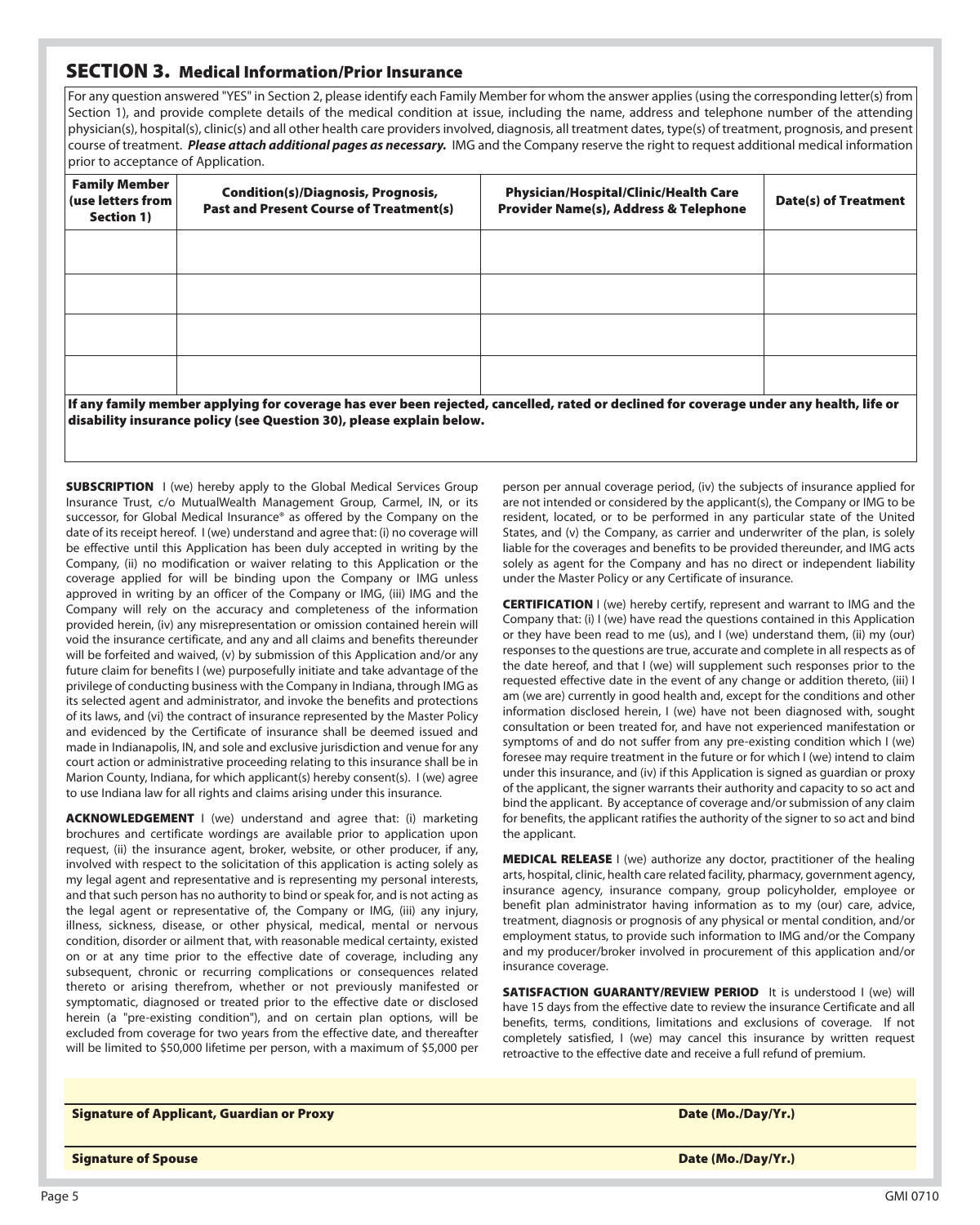## GLOBAL TERM LIFE INSURANCE<sup>SM</sup> **GLOBAL DAILY INDEMNITYSM**

Underwritten by International Medical Insurance Company<sup>SM</sup>, Inc. (IMIC<sup>SM</sup>). It is distributed, managed and administered, as agent for IMIC, by International Medical Group®, Inc. ("IMG®"). Global Term Life Insurance and Global Daily Indemnity are only available at the time of application for, and with the purchase of, Global Medical Insurance®.

### **SECTION 4.**

**Please indicate the name of each Family Member applying for these optional plans** 

| <b>NAME</b>            | <b>TERM LIFE</b><br><b>UNIT ONE</b> | <b>TERM LIFE</b><br><b>UNIT TWO</b> | <b>DAILY</b><br><b>INDEMNITY</b> |
|------------------------|-------------------------------------|-------------------------------------|----------------------------------|
| A. APPLICANT           | $\Box$ YES $\Box$ NO                | $\Box$ YES $\Box$ NO                | $\Box$ YES $\Box$ NO             |
| <b>B.</b> SPOUSE       | $\Box$ YES $\Box$ NO                | $\Box$ YES $\Box$ NO                | $\Box$ YES $\Box$ NO             |
| <b>C.</b> FIRST CHILD  | $\Box$ YES $\Box$ NO                |                                     | $\Box$ YES $\Box$ NO             |
| <b>D.</b> SECOND CHILD | $\Box$ YES $\Box$ NO                | <b>NOT AVAILABLE</b>                | $\Box$ YES $\Box$ NO             |
| <b>E.</b> THIRD CHILD  | □YES □NO                            |                                     | $\Box$ YES $\Box$ NO             |

| FOR EACH INDIVIDUAL APPLYING FOR LIFE INSURANCE, PLEASE INDICATE: |                     |      |
|-------------------------------------------------------------------|---------------------|------|
| <b>APPLICANT A</b>                                                |                     |      |
| <b>PRIMARY BENEFICIARY NAME</b>                                   | <b>RELATIONSHIP</b> | $\%$ |
| CONTINGENT BENEFICIARY NAME                                       | <b>RELATIONSHIP</b> |      |
| <b>APPLICANT B</b>                                                |                     |      |
| <b>PRIMARY BENEFICIARY NAME</b>                                   | <b>RELATIONSHIP</b> | $\%$ |
| <b>CONTINGENT BENEFICIARY NAME</b>                                | <b>RELATIONSHIP</b> |      |
| <b>APPLICANT C</b>                                                |                     |      |
| <b>PRIMARY BENEFICIARY NAME</b>                                   | <b>RELATIONSHIP</b> | $\%$ |
| <b>CONTINGENT BENEFICIARY NAME</b>                                | <b>RELATIONSHIP</b> |      |
| <b>APPLICANT D</b>                                                |                     |      |
| <b>PRIMARY BENEFICIARY NAME</b>                                   | <b>RELATIONSHIP</b> | $\%$ |
| CONTINGENT BENEFICIARY NAME                                       | <b>RELATIONSHIP</b> |      |
| <b>APPLICANT E</b>                                                |                     |      |
| <b>PRIMARY BENEFICIARY NAME</b>                                   | <b>RELATIONSHIP</b> | $\%$ |
| <b>CONTINGENT BENEFICIARY NAME</b>                                | <b>RELATIONSHIP</b> |      |

#### **If a U.S. citizen, I (we) understand coverage for Global Term Life Insurance will not be effective prior to the date of my (our) departure from the U.S.**

| (initial here)<br>$\vee$<br>$\lambda$ |               | (initial here) | (initial here)              |
|---------------------------------------|---------------|----------------|-----------------------------|
| Applicant                             | <b>Spouse</b> |                | <b>For Covered Children</b> |

If accepted for the Global Medical Insurance plan, I (we) understand that I (we) may qualify for Global Term Life Insurance and/or Global Daily Indemnity underwritten by International Medical Insurance Company. I (we) do hereby apply to the Global Life Insurance Services Group Insurance Trust, Bank of Bermuda, Hamilton, Bermuda, for Global Term Life Insurance and/or Global Daily Indemnity, as indicated above. I (we) hereby incorporate herein the certifications, representations, understandings, agreements, acknowledgements, authorizations, and warranties from the foregoing Application for Global Medical Insurance, and understand and agree that the terms, conditions, restrictions and

penalties thereof shall likewise apply hereto. If I (we) have also applied for the optional Global Daily Indemnity plan, I (we) understand that only overnight hospital stays eligible under my (our) Global Medical Insurance plan, excluding pregnancies, are covered. I (we) also understand: (i) there is an additional premium for Global Daily Indemnity, (ii) that in the event IMG does not accept this Application, its sole obligation is to return the premium to me (us), (iii) that the death benefit will be determined by my (our) age at the time of my (our) death, and (iv) that the Master Policy for Global Term Life Insurance and Global Daily Indemnity is issued in Bermuda and is governed by its laws.

| <b>Signature of Applicant or Guardian</b> | Date (Mo./Day/Yr.) Signature of Spouse | Date (Mo./Day/Yr.) |
|-------------------------------------------|----------------------------------------|--------------------|
|                                           |                                        |                    |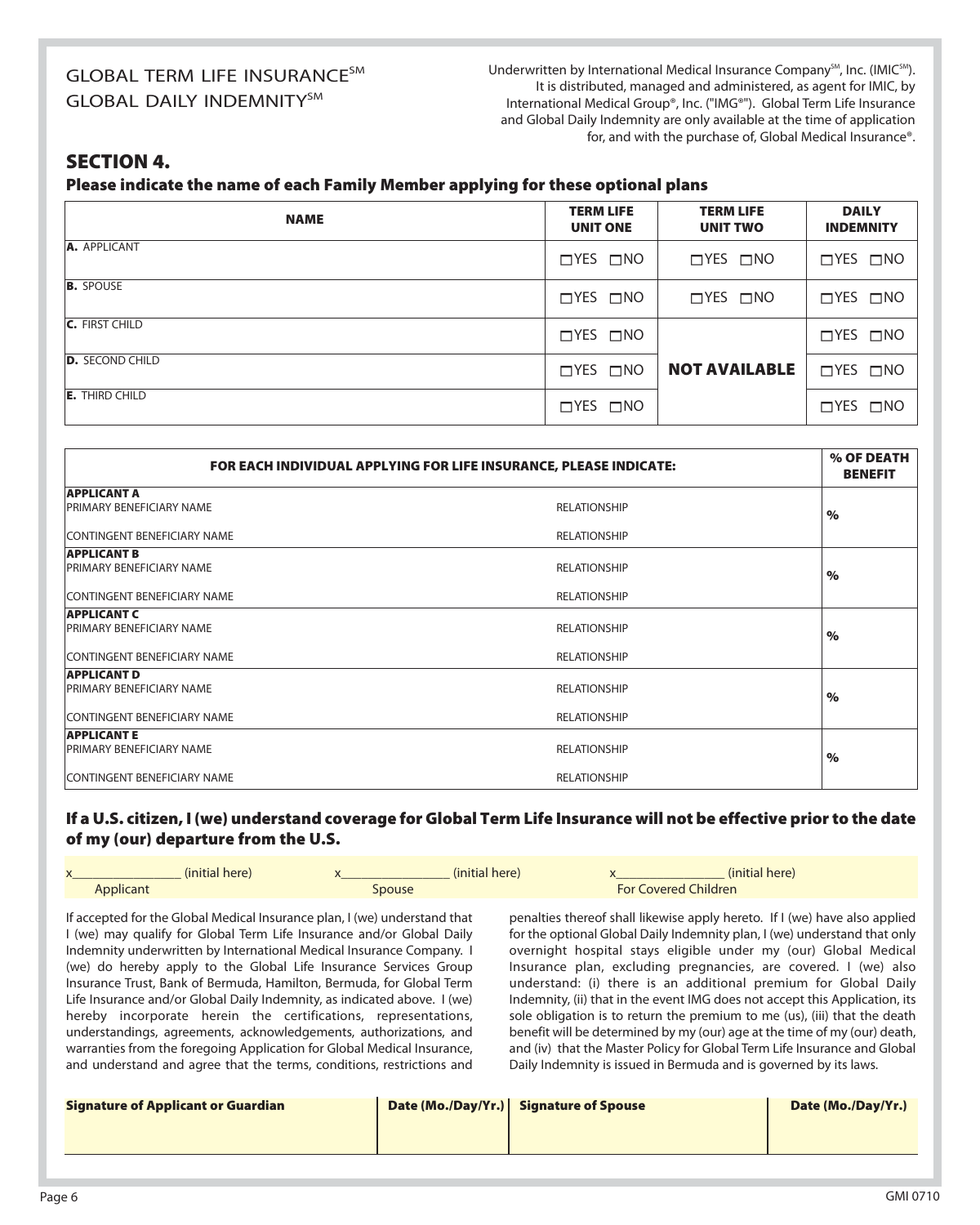## **SECTION 5.**

**Deductible Selection and Premium Calculation Note: Plan Option, Deductible Selection, Payment Mode, and Area of Coverage must be the same for all Family Members.**



| Check one Plan Option: $\Box$ Silver $\Box$ Gold $\Box$ Gold Plus $\Box$ Platinum                                   |  |  |
|---------------------------------------------------------------------------------------------------------------------|--|--|
| Check one Deductible: □ \$100 (Platinum only) □ \$250 □ \$500 □ \$1,000 □ \$2,500 □ \$5,000 □ \$10,000              |  |  |
| Check one Payment Mode: $\Box$ Annual = 1.00 $\Box$ Semi-annual = 0.55 $\Box$ Quarterly = 0.28 $\Box$ Monthly = .10 |  |  |
| $\Box$ Worldwide excluding the U.S. and Canada<br><b>Check one Area of Coverage:</b><br>$\Box$ Worldwide            |  |  |

**PREMIUM CALCULATION (Applications without payment of premium will not be approved)**

Annual premiums may be paid by check, money order, wire transfer or eCheck (available online); or by Visa, MasterCard, American Express, Discover or JCB credit cards. IMG will not accept checks, money orders or wire transfers for semi-annual, quarterly, or monthly payment modes. **These alternative payment modes are only accepted with pre-authorization to debit your credit card on the due date(s) of your future premium installment(s) prior to the expiration date.** An optional \$25 fee may be paid in addition to the premium to have your insurance certificate express mailed to you after approval.

| Enter the <i>annual</i> Global Medical Insurance premium for each Family Member<br>that corresponds to their age, gender and deductible.                                                                                                                                                                                                                                                                                                                                                                                                                                |                                            |                                 |
|-------------------------------------------------------------------------------------------------------------------------------------------------------------------------------------------------------------------------------------------------------------------------------------------------------------------------------------------------------------------------------------------------------------------------------------------------------------------------------------------------------------------------------------------------------------------------|--------------------------------------------|---------------------------------|
|                                                                                                                                                                                                                                                                                                                                                                                                                                                                                                                                                                         | <b>Primary Applicant</b>                   | $\zeta$                         |
| <b>Application cannot</b><br>be processed                                                                                                                                                                                                                                                                                                                                                                                                                                                                                                                               | Spouse                                     | $\frac{1}{2}$                   |
|                                                                                                                                                                                                                                                                                                                                                                                                                                                                                                                                                                         | 1st Child                                  | $\frac{1}{2}$                   |
| unless this section                                                                                                                                                                                                                                                                                                                                                                                                                                                                                                                                                     | 2nd Child                                  | $\frac{1}{2}$                   |
| is completed.                                                                                                                                                                                                                                                                                                                                                                                                                                                                                                                                                           | 3rd Child                                  | $\frac{1}{2}$                   |
|                                                                                                                                                                                                                                                                                                                                                                                                                                                                                                                                                                         | <b>GMI Subtotal</b>                        |                                 |
| <b>Optional Benefits</b>                                                                                                                                                                                                                                                                                                                                                                                                                                                                                                                                                |                                            |                                 |
| Terrorism Rider - $\,\Box$                                                                                                                                                                                                                                                                                                                                                                                                                                                                                                                                              |                                            | $\times$ 1.                     |
| (Platinum plan option only. Check the box and enter .25 to the right of the 1. if applicable)                                                                                                                                                                                                                                                                                                                                                                                                                                                                           |                                            |                                 |
|                                                                                                                                                                                                                                                                                                                                                                                                                                                                                                                                                                         |                                            | GMI Subtotal A = $$$ __________ |
| Term Life Unit One                                                                                                                                                                                                                                                                                                                                                                                                                                                                                                                                                      | \$240 X_________ =<br># of adults applying | $B \S$                          |
| Term Life Unit Two                                                                                                                                                                                                                                                                                                                                                                                                                                                                                                                                                      | \$180 $X_{\text{# of adults applying}} =$  | $C$ \$                          |
| $\mathsf{D} \mathsf{S}$<br>Term Life Unit One - Child \$100 X_______ =<br># of children applying                                                                                                                                                                                                                                                                                                                                                                                                                                                                        |                                            |                                 |
| Global Daily Indemnity $$100 X$ ________ =<br>$E$ \$<br># of family members applying                                                                                                                                                                                                                                                                                                                                                                                                                                                                                    |                                            |                                 |
| $F$ \$<br>Optional Maternity Rider Enter \$2,500 here<br>(Applies only to Silver, Gold and Gold Plus plan options)                                                                                                                                                                                                                                                                                                                                                                                                                                                      |                                            |                                 |
| Optional Sports Rider \$250 X_________ =<br>(Applies only to Platinum plan option) # of family members applying                                                                                                                                                                                                                                                                                                                                                                                                                                                         |                                            |                                 |
| $H$ \$<br>Subtotal $(A+B+C+D+E+F+G)$ =                                                                                                                                                                                                                                                                                                                                                                                                                                                                                                                                  |                                            |                                 |
| <b>Total Premium Due</b>                                                                                                                                                                                                                                                                                                                                                                                                                                                                                                                                                |                                            |                                 |
| $5$ X $\frac{1}{2}$ + 5 $\frac{1}{2}$ =                                                                                                                                                                                                                                                                                                                                                                                                                                                                                                                                 |                                            | IS I                            |
| Subtotal H                                                                                                                                                                                                                                                                                                                                                                                                                                                                                                                                                              | Modal Factor Optional Express Mail*        | <b>Premium Amount Due</b>       |
| Modal Factors: Annual=1.00 Semi-Annual=.55 Quarterly=.28 Monthly=.10<br>Note: Choosing the semi-annual payment option (modal payment factor .55) results in total payments<br>of 110% of the annual premium, choosing the quarterly payment option (modal payment factor .28)<br>results in total payments of 112% of the annual premium, and choosing the monthly payment option<br>(modal payment factor .10) results in total payments of 120% of the annual premium.<br>*Optional \$25 Express mail - Certificate(s) will be expressed mailed to you after approval |                                            |                                 |

#### **IF YOU CHOOSE EXPRESS MAIL - Please select the address where you would like your Certificate express mailed (as indicated in Section 1)**

-Residence address -Mail forwarding address -Other (no P.O. boxes please)**\_\_\_\_\_\_\_\_\_\_\_\_\_\_\_\_\_\_\_\_\_\_\_\_\_\_\_\_\_\_\_\_**

-**I WOULD PREFER TO RECEIVE AN ELECTRONIC CERTIFICATE** Email address **\_\_\_\_\_\_\_\_\_\_\_\_\_\_\_\_\_\_\_\_\_\_\_\_\_\_\_\_\_\_\_\_\_\_\_\_\_\_\_\_\_** 

#### **METHOD OF PAYMENT**

| $\Box$ Check (annual only) | $\Box$ Money Order (annual only) |              |
|----------------------------|----------------------------------|--------------|
| $\Box$ Wire (annual only)  | <b>□</b> MasterCard              | <b>⊡Visa</b> |
| $\Box$ American Express    | $\Box$ Discover                  | $\Box$ JCB   |

eCheck (ACH) available online

(Authorized signature required for credit card payments)

Checks and money orders should be made payable to International Medical Group, Inc. (IMG). For wire transfer information, please contact IMG. All payments must be made in U.S. dollars and drawn on a U.S. bank at the time application for coverage is made. If paying by credit card, I authorize IMG to debit my Visa/MasterCard/American Express/Discover/JCB credit card account for the total amount due. In the event that I have chosen a semi-annual, quarterly, or monthly modal factor, *I hereby elect to pre-authorize future credit card payment installments for the balance of the annual period of coverage (12 months from the Effective Date), and hereby request and authorize IMG to charge my credit card periodically as payment installments become due for premiums. This authorization will remain in effect for 12 months, unless earlier revoked by me in writing and IMG actually receives notice of revocation, whereupon continuing coverage may be impacted.* Coverage purchased by credit card is subject to validation and acceptance by credit card company.

Credit Card #\_\_\_\_\_\_\_\_\_\_\_\_\_\_\_\_\_\_\_\_\_\_\_\_\_\_\_\_\_\_\_\_\_\_\_\_\_\_\_\_\_\_\_\_\_\_\_\_

Exp. Date \_\_\_\_\_\_\_\_\_\_\_\_\_\_\_\_\_\_\_\_\_\_\_\_\_\_\_\_\_\_\_\_\_\_\_\_\_\_\_\_\_\_\_\_\_\_\_\_\_\_\_ (cannot be earlier than last premium installment due date)

Authorized Signature X\_

Name as it appears on card

Daytime Phone# (\_\_\_\_\_\_)\_\_\_\_\_\_\_\_\_\_\_\_\_\_\_\_\_\_\_\_\_\_\_\_\_\_\_\_\_\_\_\_\_\_\_\_\_\_

Billing Address

#### **REQUESTED EFFECTIVE DATE:**

**(Must be within 30 days after signature. Coverage will in no event be effective until approved.)**

\_\_\_\_\_\_\_\_\_\_\_\_\_\_\_\_\_\_\_\_\_\_\_\_\_\_\_\_\_\_\_\_\_\_\_\_\_\_\_\_\_\_\_\_\_\_\_\_\_\_\_\_\_\_\_\_\_\_\_

\_\_\_\_\_\_\_\_\_\_\_\_\_\_\_\_\_\_\_\_\_\_\_\_\_\_\_\_\_\_\_\_\_\_\_\_\_\_\_\_\_\_\_\_\_\_\_\_\_\_\_\_\_\_\_\_\_\_\_